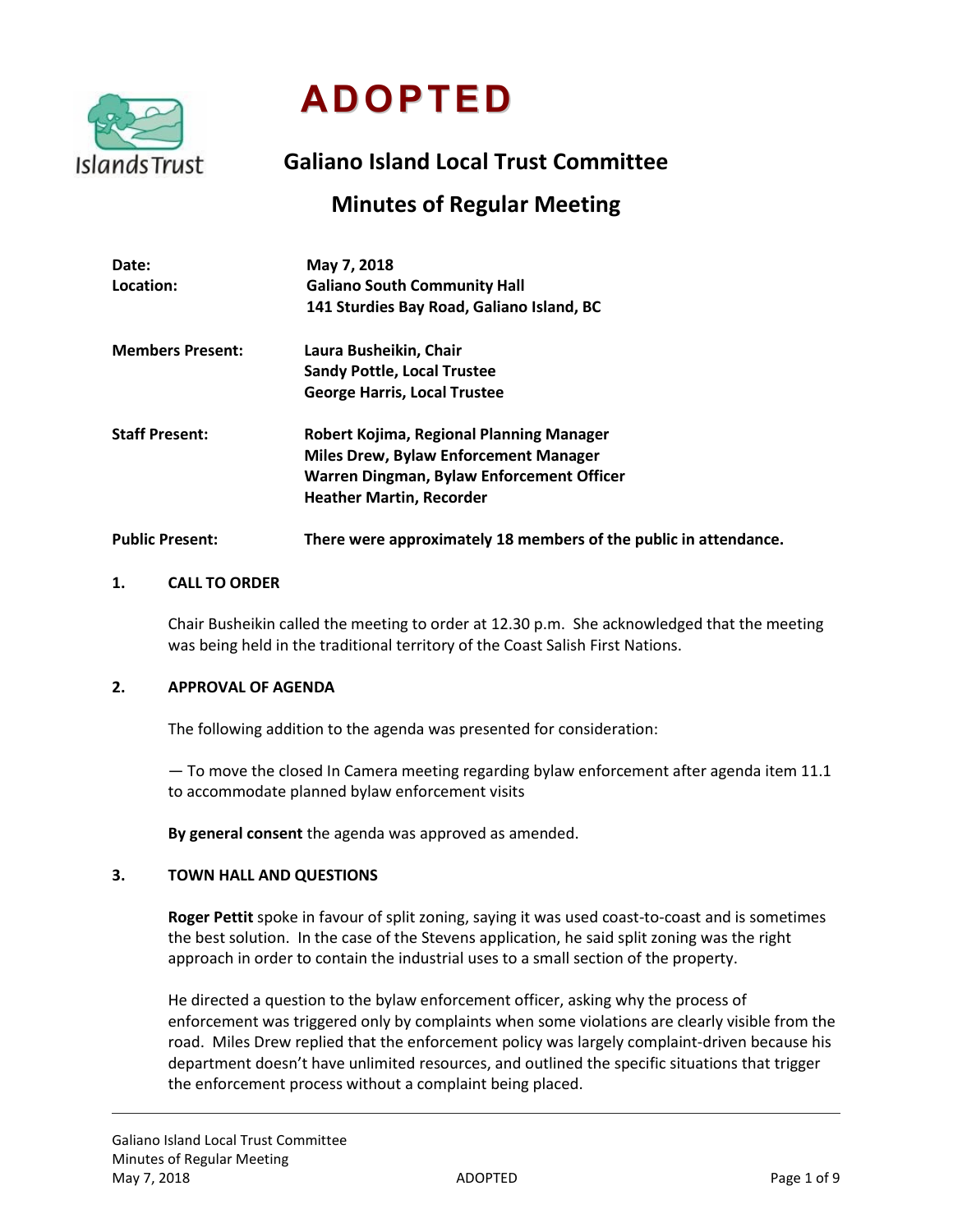**Line Marie St. Jacques** read a letter in support of the Stevens application and submitted it to RPM Kojima.

**Debbie Holmes** asked RPM Kojima whether, in the case of split zones in the forest zone where the remainder of the property remains in F1, the F1 portion would require rezoning in order to make any further land use changes. Mr. Kojima confirmed that any changes not allowed in the F1 zone would require rezoning.

**Louise Decario** said she found the maps for the Stevens application confusing and said the road network plan would have been useful to see.

RPM Kojima replied that all the schedules to the OCP, including the road network plan on schedule C, were on the website in PDF form, which allows zooming in and out; producing maps for printing is a more expensive undertaking that limits to what staff can do. He recommended the use of the online tool road MapIT.

**Art Moses** asked to have on the record that, in his view, the planner made a false analogy at the last LTC meeting when, in reply to his question about split zones, he mentioned that the rezoning of DL 57 by the conservancy also involved a split zone. Mr. Moses argued that the agricultural area in DL 57 does not constitute a split zone.

RPM Kojima replied that they would have to agree to disagree on that point.

**Roger Pettit** stated that a split zone is a split zone; two zones on one parcel indicate a split zone.

## **4. COMMUNITY INFORMATION MEETING**

None

## **5. PUBLIC HEARING**

None

## **6. MINUTES**

## **6.1 Local Trust Committee Minutes Dated April 9, 2018 (for Adoption)**

The following amendments to the minutes were presented for consideration:

- Removing the third sentence in Bowie Keefer's statement at the second town hall, p.12 of the agenda package. His statement will now end with "the importance of an alternate route for emergencies."
- Removing the reference to the Affordable Housing strategy in the Top Priorities Report on p.8 of the agenda package.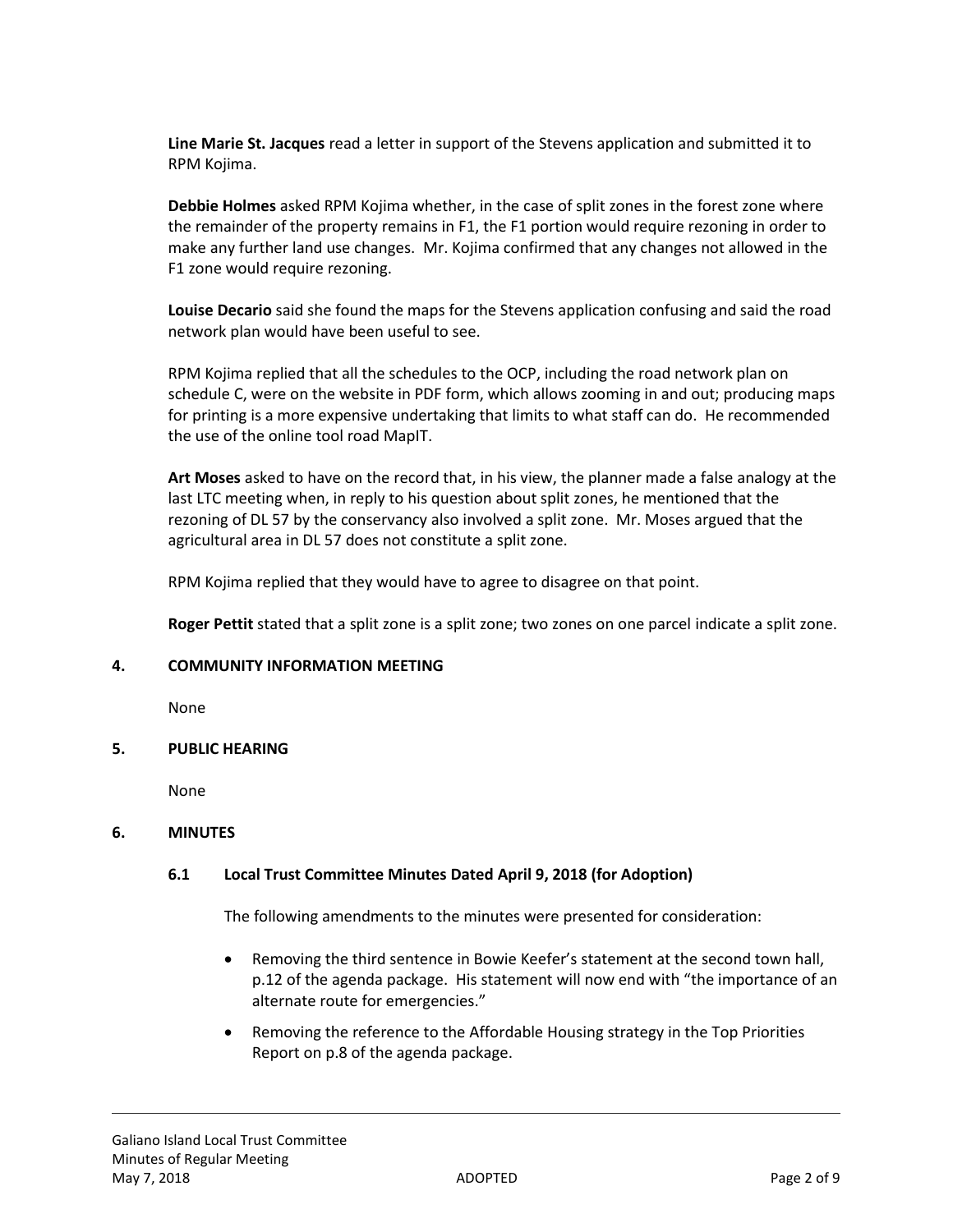**By general consent** the minutes of the Local Trust Committee meeting of April 9, 2018 were adopted as amended.

## **6.2 Section 26 Resolutions Without Meeting Report**

None

## **6.3 Advisory Planning Commission Minutes Dated March 12, 26 & April 3, 5, 2018**

The GILTC received the APC minutes.

#### **7. BUSINESS ARISING FROM MINUTES**

## **7.1 Follow-up Action List Dated April 2018**

Information received as presented.

#### **8. DELEGATIONS**

None

## **9. CORRESPONDENCE**

*Correspondence received concerning current applications or projects is posted to the LTC webpage.*

None

#### **10. APPLICATIONS AND REFERRALS**

#### **10.1 GL-RZ-2017.1 (Stevens) - Staff Report**

RPM Kojima presented the staff report and said a draft covenant would be presented at the next LTC meeting for consideration. Trustees asked the following questions:

Trustee Harris asked and got confirmation that we are now waiting for MoTI to comment on the new road alignment and that the new covenant is being prepared.

Trustee Pottle asked if the GILTC would have to look at amending Schedule C in light of the new road alignment. RPM Kojima said he didn't think so; the wording in the OCP allows the GILTC some flexibility.

There was some discussion about the map in the agenda package, and it was clarified that a new, more current map had been prepared by Mr. Stevens and emailed to staff and trustees on May 2. The new map shows that the new road dedication will now stay on DL 37. It was agreed this was an improvement.

Chair Busheikin asked for and received clarification about the covenant being prepared.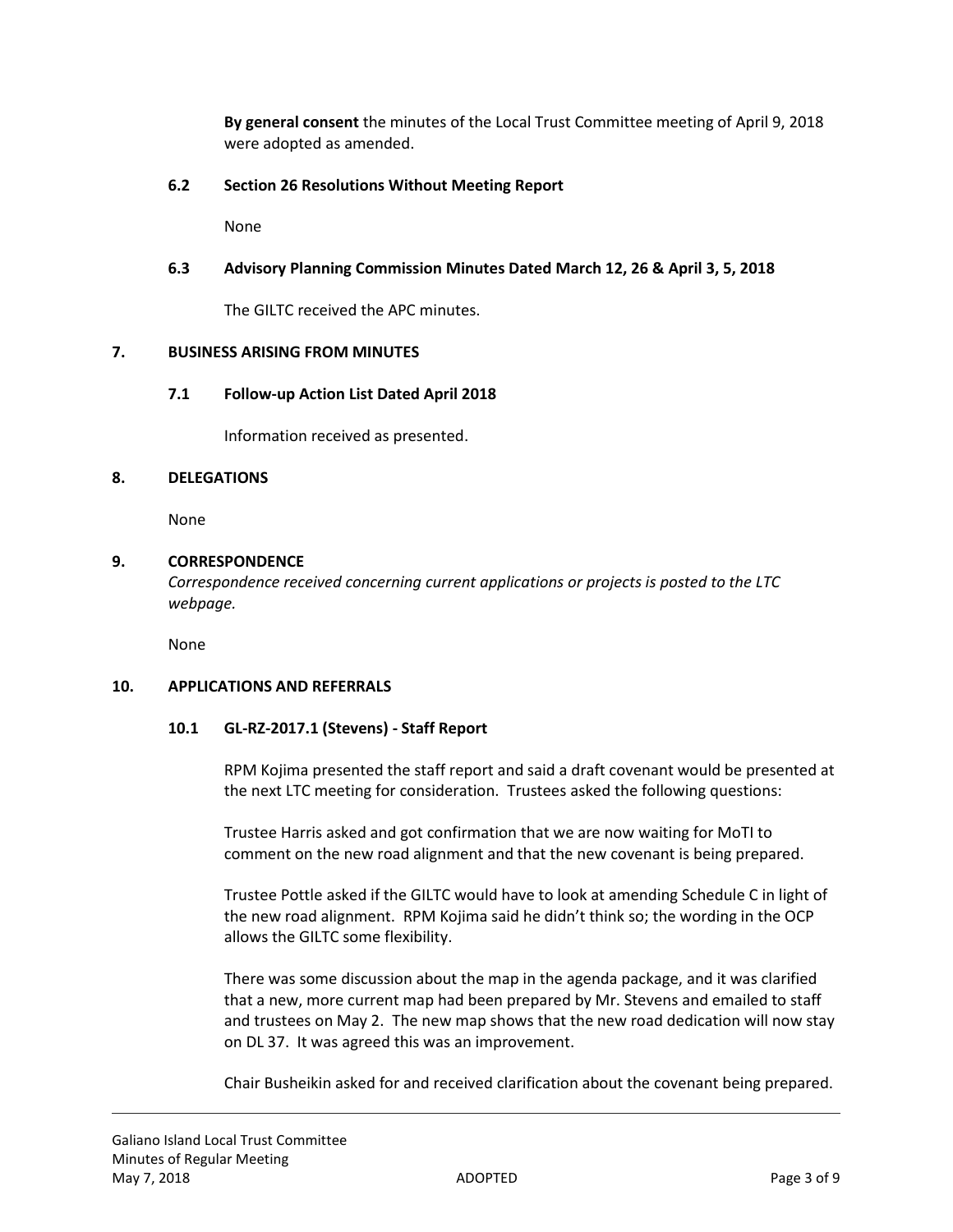## 10.1.1 Galiano Island Advisory Planning Commission Response to Bylaws 265 & 266

The APC's referral report on the Stevens application was studied and discussed in detail. It was agreed that APC had done a very thorough job, and that the report reflected that the Commission represented a cross-section of the community.

As part of this, there was discussion about development permit areas and emergency evacuation routes through the property.

## **GL-2018-029**

**It was moved and seconded** that the Galiano Island Local Trust Committee request staff to bring forward proposed wording to respond to APC recommendation number 5, with a brief analysis of pros and cons.

## **CARRIED**

The meeting adjourned for a brief recess at 2:00 p.m., and was called back to order at 2:16 p.m.

The discussion returned to the APC report, and a general review continued. RPM Kojima agreed to provide options on recommendation number 6.

## **10.2 Salt Spring Island Local Trust Committee Bylaws No. 498 & 499 Referral**

#### **GL-2018-030**

**It was moved and seconded** that the Galiano Island Local Trust Committee's interests are not affected by Salt Spring Island Local Trust Committee Bylaws No. 498 & 499.

#### **CARRIED**

**By general consent** it was agreed to move items 11 and 16 to the end of meeting, and proceed to reports.

## **12. REPORTS**

## **12.1 Work Program Reports**

## 12.1.1 Top Priorities Report Dated April 2018

On the dock review, it was reported the Penelakut are preparing to designate a representative to work with a small contract to advance the project.

On the Affordable Housing review, APC Chair Sheila Anderson reported that the referral report is well underway. The APC is still waiting for the CRD Housing Needs Assessment report, but will be meeting twice more in May to complete the work and prepare the report. Chair Busheikin reported on new provincial legislation currently being introduced that will require all municipalities to have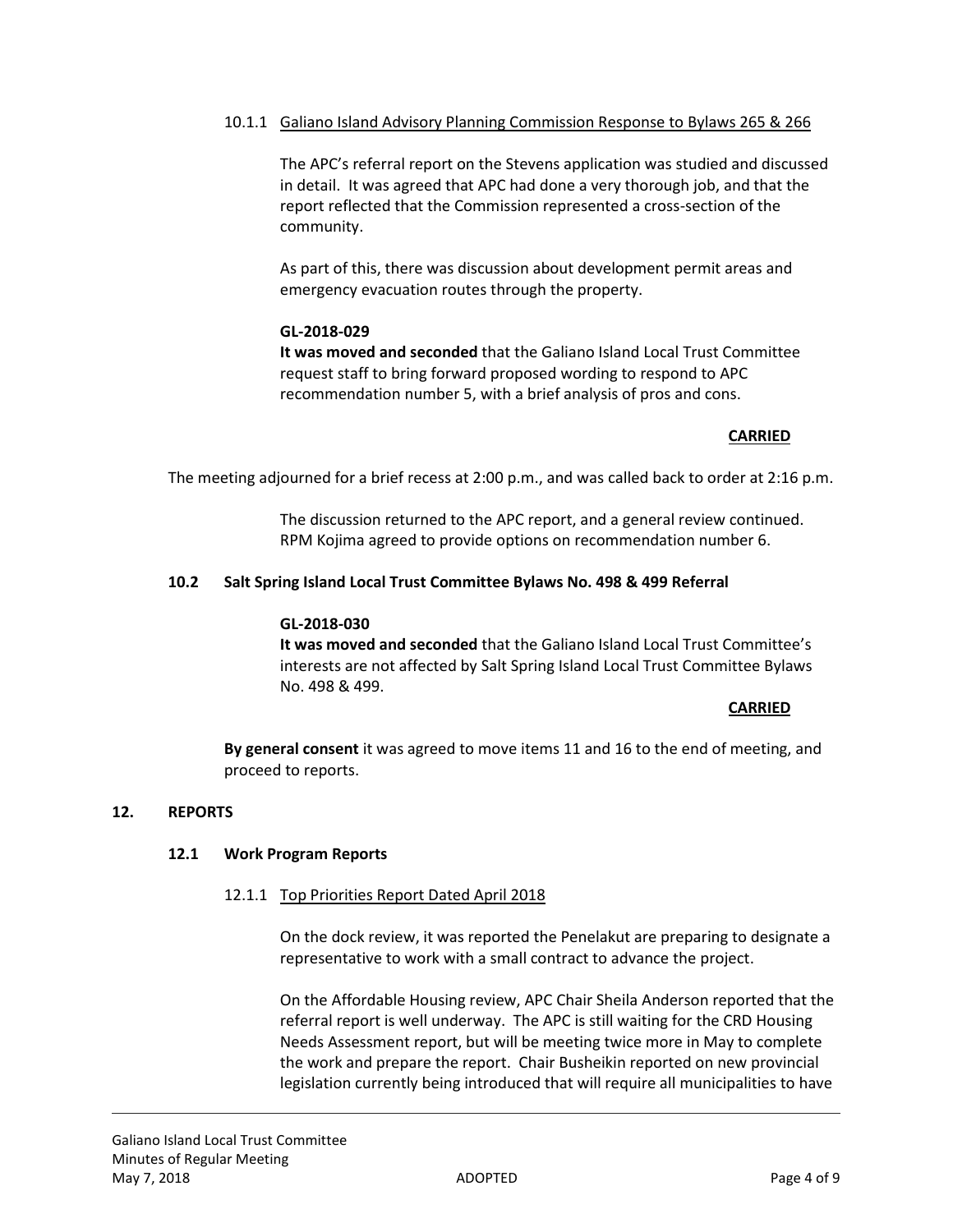a housing needs assessment prepared, so we will be ready. Once the legislation is created, funding for affordable/rental housing may become available.

Stephen Rybak asked that the Top Priorities report be amended to show that the Telecommunications Strategy project will not end December 2017, and expressed the hope it might still be viable. Trustee Harris said the Local Planning Committee has received the report, and RPM Kojima reported it has been referred to the June Trust Council meeting. The Trust Council could endorse an island-wide policy Telecommunications Strategy in mid-June. After that it will come back to the local trust committee. The next step would be to compare the report prepared by Trust consultants with that created by Galiano's Special APC, and to identify any aspects of the former that the Special APC may want to incorporate into its report.

## 12.1.2 Projects List Report Dated April 2018

Received as presented.

## **12.2 Applications Report Dated April 2018**

It was reported that the Crystal Mountain Society is consulting with a surveyor, and the next step will be to direct their surveyor to prepare a survey plan. RPM Kojima said they are coming back with relatively minor changes, but the big change is that the Trust Fund Board is willing to take on the property. The society plan to come back to the Galiano Island Local Trust Committee with any changes they've made to the application.

## **12.3 Trustee and Local Expense Report Dated February 2018**

Information received as presented.

## **12.4 Adopted Policies and Standing Resolutions**

It was noted item 7, on the moratorium on TUPs for STVRs, will be looked at in conjunction with the bylaw enforcement report later in the meeting.

## **12.5 Local Trust Committee Webpage**

None

## **12.6 Chair's Report**

Chair Busheikin reported attending the Association of Vancouver Island Coast Communities' annual convention in Victoria, where the Minister of Municipal Affairs and Housing talked about several issues, notably housing. It was agreed more study is to be done on the effect of geoduck aquaculture before any more further development is allowed as per Trust advocacy on the subject. She is getting ready for Trust Council in June.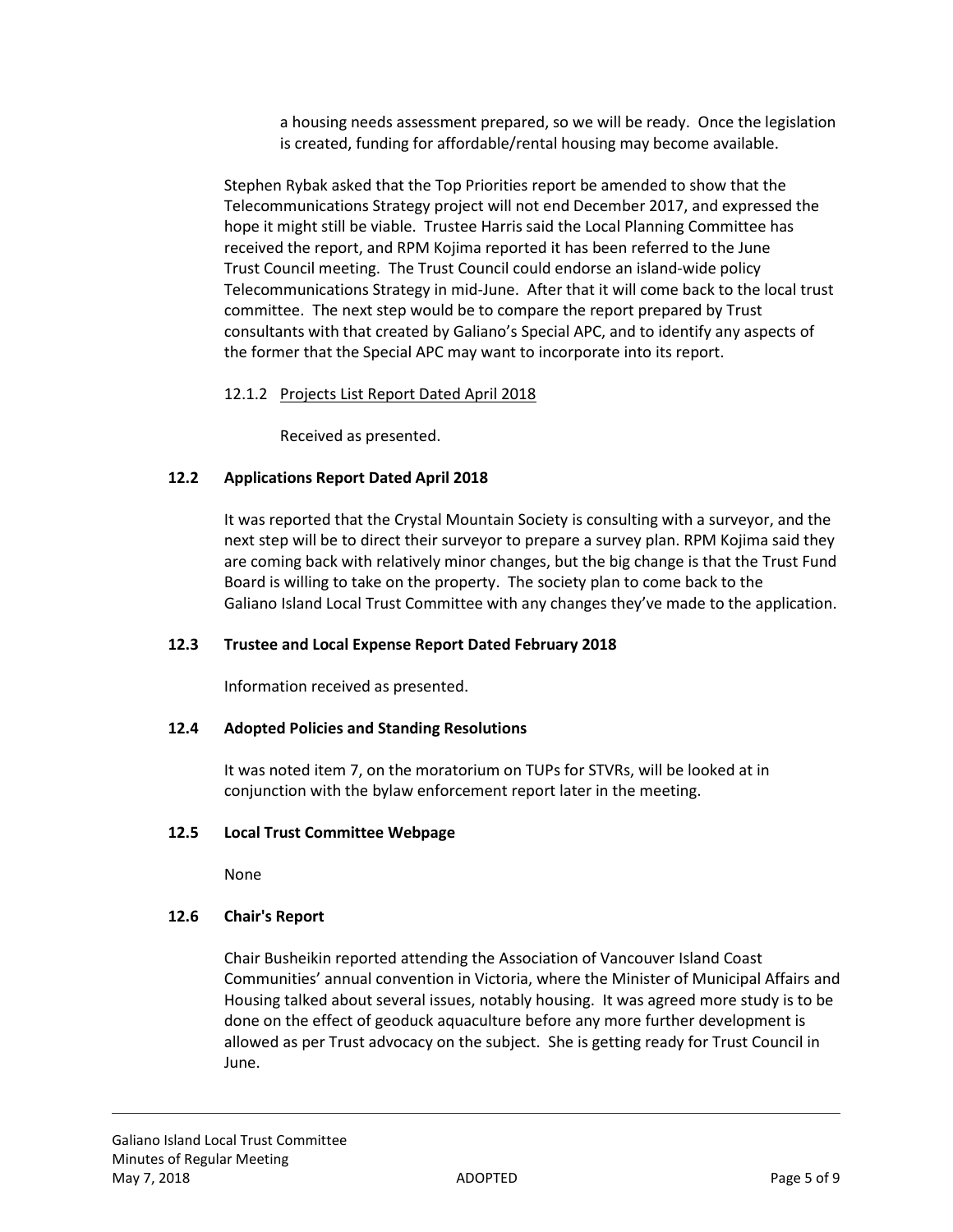## **12.7 Trustee Report**

Trustee Harris reported that:

- The Chair of the Trust alerted us that the medical services fee we have been paying is being scrapped, but the money will now come from property taxes, so it seems all municipalities will be dealing with a significant property tax increase.
- The Gulf Islands have been excluded from the empty house tax.
- Galiano Green may be moving forward soon, despite an unexpected delay while an issue with the Agricultural Land Commission is resolved.
- A new affordable housing rental proposal for the Heritage Forest Land has the potential to move ahead quickly. For the first time in 20 years there are Federal, Provincial and Municipal moneys being set aside for affordable rental housing, so shovel-ready projects will be first to receive the money.
- The recent crisis with B.C. Ferries service, and the fact we were given only 24-hours notice of a visit from the CEO of the corporation, seem due to inadequate communications and decision-making by B.C. Ferries.
- B.C. Ferries has issues with the Queen of Cumberland that appear to be more of a Transport Canada safety concern. Businesses and islanders in general have been severely affected by the situation.

Trustee Pottle said her understanding is that the Galiano Green community has its covenant with the Agricultural Land Commission, but that the Executive Committee may be considering an appeal of that decision citing new information. She also reported on land in the middle of the Gossip island in the Nature Protection zone, which is now Crown Land. She reported on promising discussions on the affordable housing project for the Heritage Forest, and on discussions with Montague residents who are concerned about a number of derelict and live-aboard vessels.

## **12.8 Trust Fund Board Report Dated April 2018**

Chair Busheikin said the big news is that legislation has been prepared for the Trust Fund Board to change its name after 15 years of lobbying. Replying to a question from Trustee Pottle on the Dragonfly proposal which was rejected, Chair Busheikin said it was a difficult decision, but the area was very small and in the middle of an affordable housing project, so it was decided it would be too difficult to manage.

## **13. NEW BUSINESS**

## **13.1 Annual Report LTC Endorsement - Staff Report**

## **GL-2018-030**

**It was moved and seconded** that the Galiano Island Local Trust Committee approves the attached text for inclusion in the 2017-2018 Annual Report, for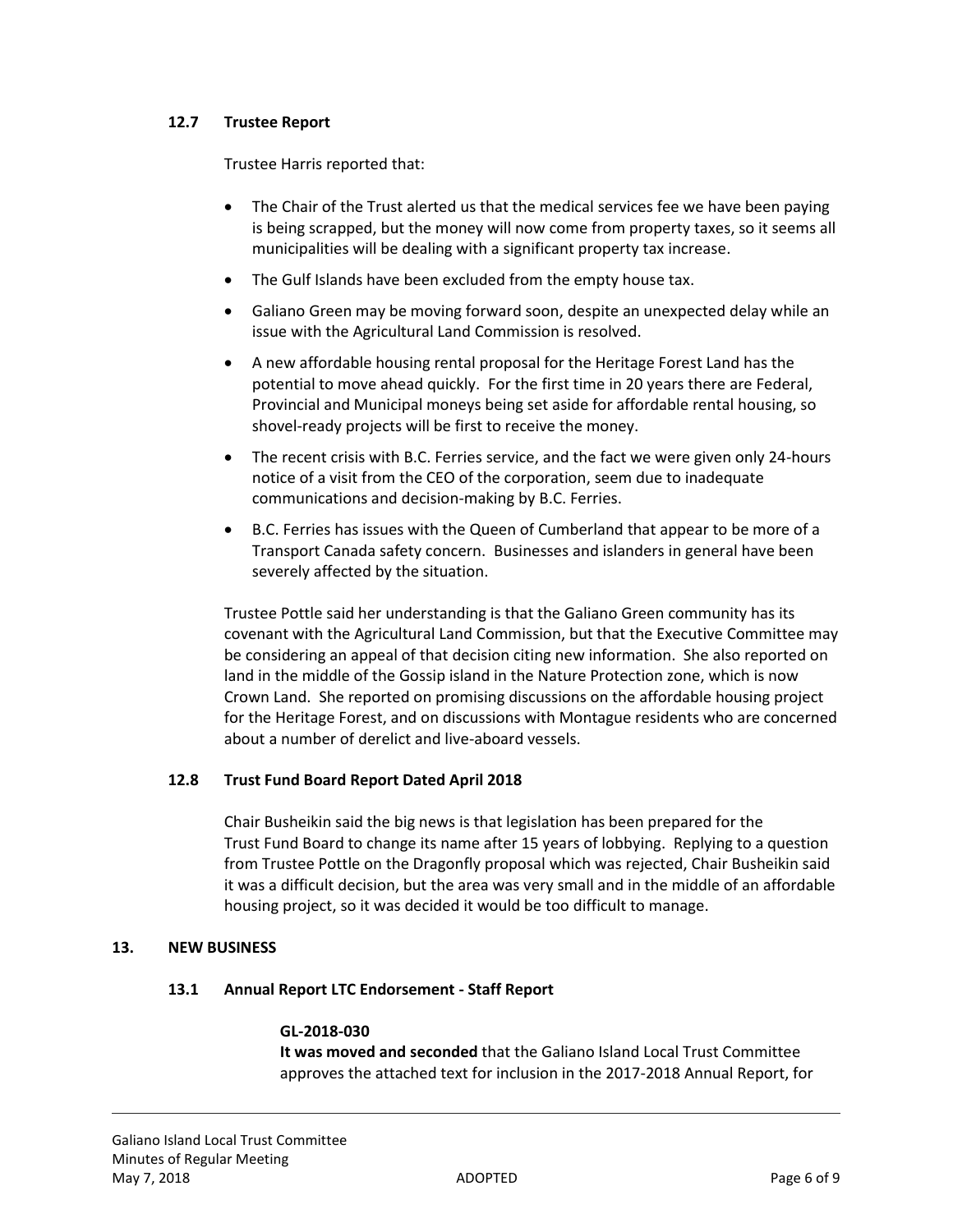approval by the Trust Council and submission to the Minister of Municipal Affairs and Housing.

## **CARRIED**

## **13.2 Approval Process for Community Water Systems on Salt Spring Island - Staff Memo and Attachment**

Chair Busheikin noted this was distributed widely because it was decided it was a great report and really important for everyone to read.

## **14. UPCOMING MEETINGS**

## **14.1 Next Regular Meeting Scheduled for June 11, 2018, at the South Community Hall, Galiano Island**

Trustee Harris asked for clarification on whether our last meeting before the election would take place in October. RPM Kojima replied that it could be in November if necessary, while noting elections are being held one month earlier this time than last.

## **15. TOWN HALL**

**Stephen Rybak** requested that large maps be provided next time the Stevens application is on the agenda, so that everyone can be "on the same page".

**Kiyo Okuda** spoke against the Stevens application, and said he was against split zoning because it was in essence a defacto subdivision. He also spoke to the issue of east side access and the necessity of such an access for emergencies, and suggested the Stevens application should be tied to making them responsible for the maintenance and service of that corridor.

**Sheila Anderson** also spoke on the issue of the east side road and the idea of providing emergency access routes. She said the road would not have to meet MoTI standards to be effective as an emergency route, noting that Bluff Road, which is a substandard road, was used very recently for the emergency rerouting of traffic for two days.

**Akasha Forest** said the APC did not have enough clear information about what it could comment on with the Stevens application, particularly where it pertained to water protection issues. She mentioned concerns with the internal haul road going very close to a development permit area and to wetlands, the shallow aquifers on Gustin Road, and the use of products to reduce dust that could affect the aquifers. She asked that in future the APC be provided with the highest quality information possible, including best mapping.

**Debbie Holmes** said establishing a roadway was critical to the development of any forest lot applications. She said the recommendations made in the APC report on the Stevens proposal were very important, and said the covenant would support what the community has been working on for decades.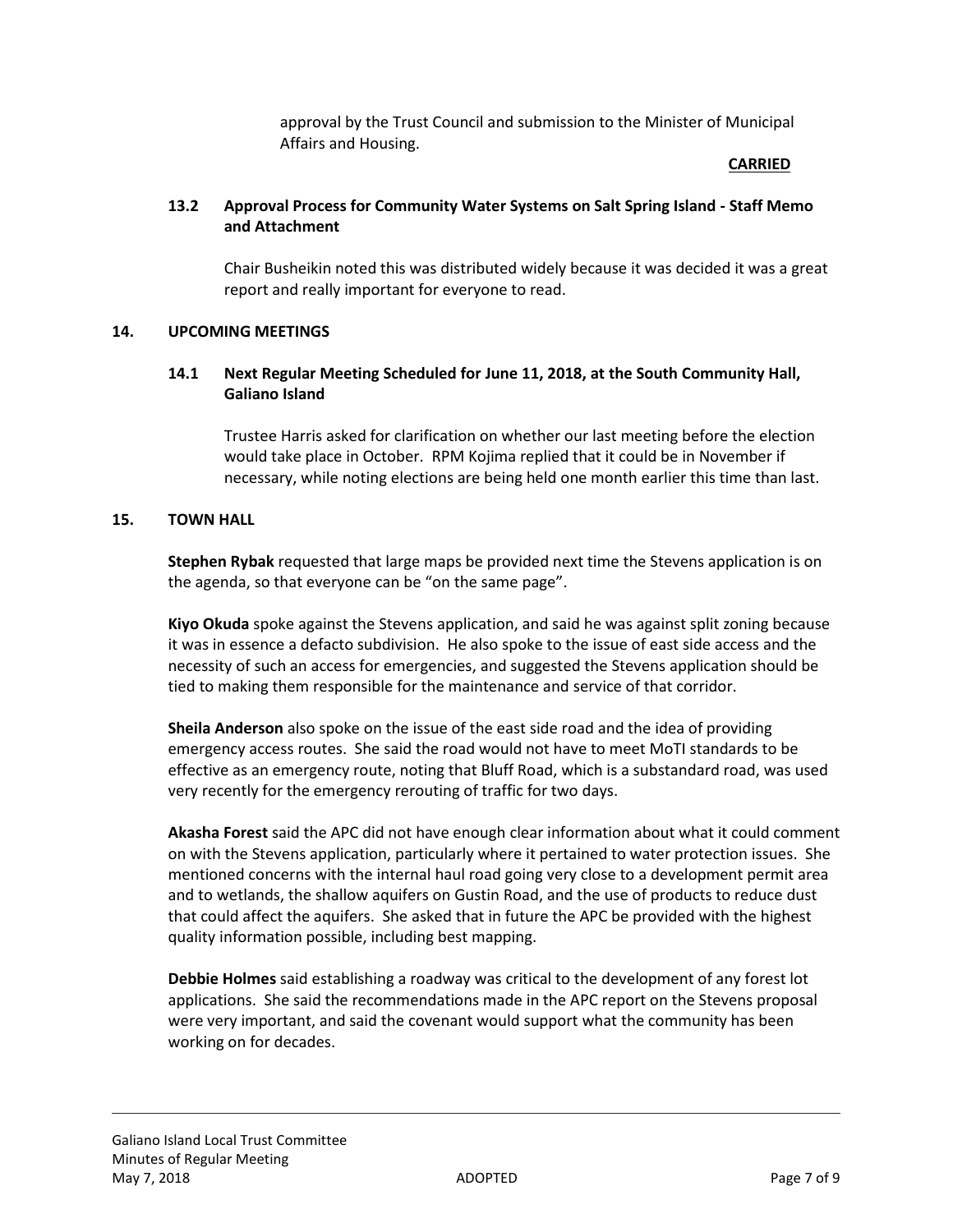## **11. LOCAL TRUST COMMITTEE PROJECTS**

## **11.1 Bylaw Enforcement Report re. Short Term Vacation Rentals - Staff Report**

Warren Dingman presented and spoke to the bylaw enforcement Memorandum. He noted the number of short-term vacation rentals online when enforcement was started, and said he has not noticed a rise in those numbers. At the moment, seven unlawful sites are in various stages of enforcement, while up to twelve Air BnB's may also be unlawful. Bylaw enforcement does not receive many complaints about specific STVRs, only general complaints about the fact they exist.

Trustee Harris asked if he was able to put together a density map showing where STVRs are most prevalent. Miles Drew said that would be difficult to produce.

Responding to Trustee Harris's question about moving forward, Mr. Dingman said the resolution putting a moratorium on TUPs was problematic and that continuing to allow TUPs allows operators to make a case, whether or not their application is accepted.

RPM Kojima noted that allowing TUPs for STVRs has not created a proliferation of new applications; most of the ones being processed are long-time operators wanting to come into compliance, and said it appears to be a steady rather than a growing industry.

Responding to a question about the cost of the enforcement operation, Mr. Dingman said they spend eight to ten hours a month on people who are not making applications, which is a significant reduction of hours; what would cause more work is stopping and then restarting the issuance of TUPs.

Chair Busheikin said it seemed bylaw enforcement was asking the GILTC to rescind its standing resolution or make a motion to remove it. Discussion ensued among trustees. It was decided to defer this discussion to the June GILTC meeting, because the APC report on Affordable Housing, which touches on this issue, may be ready in June.

The meeting was closed to go in Camera at 3:50 p.m.

## **16. CLOSED MEETING (Distributed Under Separate Cover)**

*It was moved and seconded that the meeting be closed in accordance with the Community Charter, Part 4, Division 3, s. 90(1) (d, f & i) for the purpose of considering:*

- *Adoption of In-Camera Minutes dated April 9, 2018*
- *Legal Advice*
- *Bylaw Enforcement Issues*

## *CARRIED*

## **16.1 Recall to Order**

The meeting was recalled to order at 4:45 p.m.